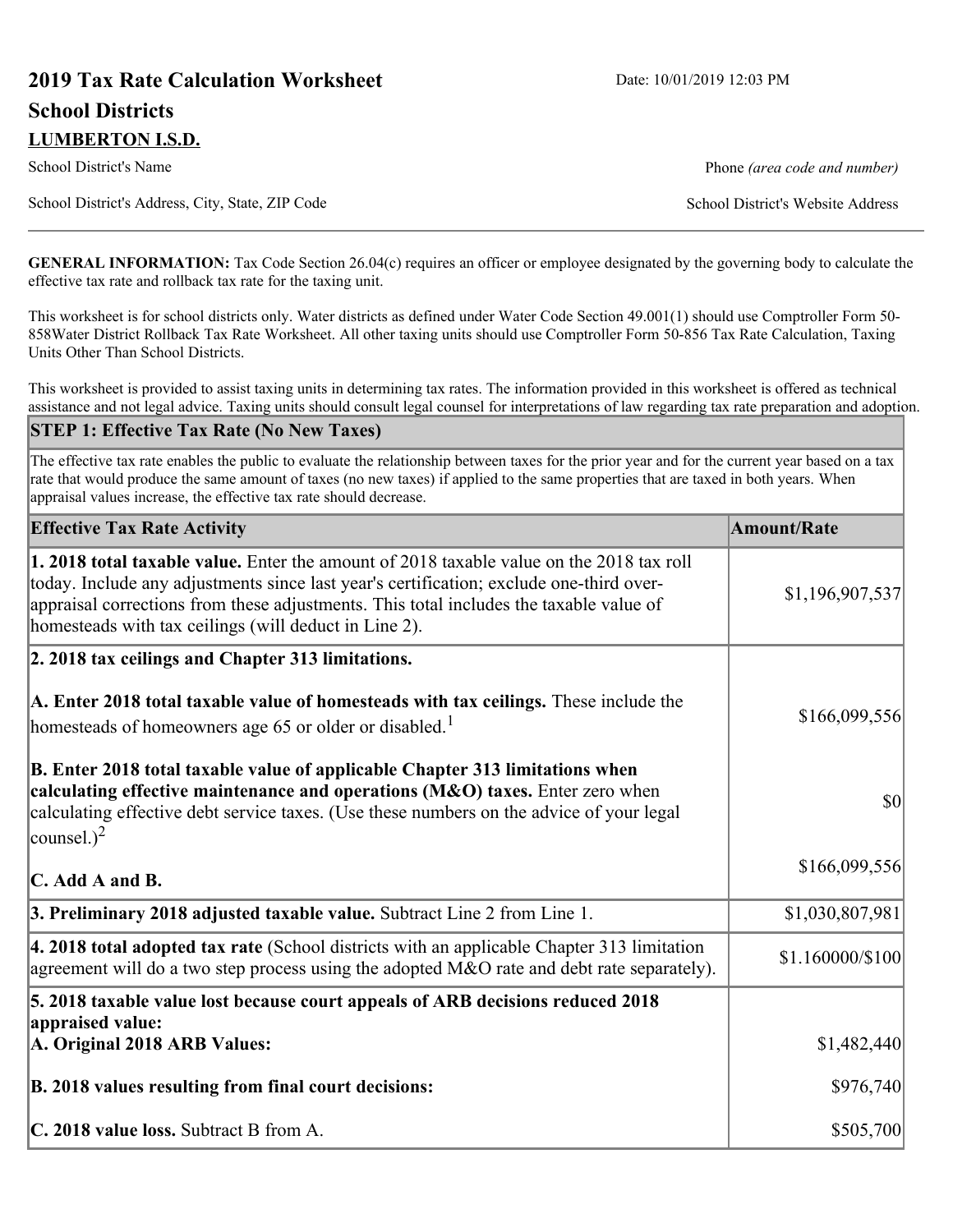| 6. 2018 taxable value, adjusted for court-ordered reductions. Add Line 3 and Line 5C.                                                                                                                                                                                                                                                                                                                                                                        | \$1,031,313,681                     |
|--------------------------------------------------------------------------------------------------------------------------------------------------------------------------------------------------------------------------------------------------------------------------------------------------------------------------------------------------------------------------------------------------------------------------------------------------------------|-------------------------------------|
| 7. 2018 taxable value of property in territory the school deannexed after Jan. 1, 2018.<br>Enter the 2018 value of property in deannexed territory.                                                                                                                                                                                                                                                                                                          | $\vert \mathbf{S} \mathbf{O} \vert$ |
| 8. 2018 taxable value lost because property first qualified for an exemption in 2019.<br>Note that lowering the amount or percentage of an existing exemption does not create a new<br>exemption or reduce taxable value. If the school district increased an original exemption, use<br>the difference between the original exempted amount and the increased exempted amount.<br>Do not include value lost due to freeport or goods-in-transit exemptions. |                                     |
| A. Absolute exemptions. Use 2018 market value:                                                                                                                                                                                                                                                                                                                                                                                                               | \$201,570                           |
| <b>B. Partial exemptions.</b> 2019 exemption amount or 2019 percentage exemption times 2018<br>$\vert$ value:                                                                                                                                                                                                                                                                                                                                                | \$1,905,876                         |
| C. Value loss. Add A and B.                                                                                                                                                                                                                                                                                                                                                                                                                                  | \$2,107,446                         |
| 9. 2018 taxable value lost because property first qualified for agricultural appraisal (1-<br>d or 1-d-1), timber appraisal, recreational/scenic appraisal or public access airport<br>special appraisal in 2019. Use only properties that qualified in 2019 for the first time; do<br>not use properties that qualified in 2018.                                                                                                                            |                                     |
| A. 2018 market value:                                                                                                                                                                                                                                                                                                                                                                                                                                        | $ 10\rangle$                        |
| B. 2019 productivity or special appraised value:                                                                                                                                                                                                                                                                                                                                                                                                             | \$0                                 |
| C. Value loss. Subtract B from A.                                                                                                                                                                                                                                                                                                                                                                                                                            | <b>\$0</b>                          |
| 10. Total adjustments for lost value. Add Lines 7, 8C and 9C.                                                                                                                                                                                                                                                                                                                                                                                                | \$2,107,446                         |
| 11. 2018 adjusted taxable value. Subtract Line 10 from Line 6.                                                                                                                                                                                                                                                                                                                                                                                               | \$1,029,206,235                     |
| <b>12. Adjusted 2018 taxes.</b> Multiply Line 4 by Line 11 and divide by \$100.                                                                                                                                                                                                                                                                                                                                                                              | \$11,938,792                        |
| [13. Taxes refunded for years preceding tax year 2018. Enter the amount of taxes refunded]<br>by the district for tax years preceding tax year 2018. Types of refunds include court<br>decisions, corrections and payment errors. Do not include refunds for tax year 2018. This<br>line applies only to tax years preceding tax year 2018.                                                                                                                  | \$62,487                            |
| 14. Adjusted 2018 taxes with refunds. Add Lines 12 and 13.                                                                                                                                                                                                                                                                                                                                                                                                   | \$12,001,279                        |
| 15. Total 2019 taxable value on the 2019 certified appraisal roll today. This value<br>includes only certified values and includes the total taxable value of homesteads with tax<br>ceilings (will deduct in Line 17). These homesteads include homeowners age 65 or older or<br>disabled.                                                                                                                                                                  |                                     |
| A. Certified values only: <sup>3</sup>                                                                                                                                                                                                                                                                                                                                                                                                                       | \$1,295,562,881                     |
| <b>B. Pollution control and energy storage exemption:</b> Deduct the value of property<br>exempted for the current tax year for the first time as pollution control or energy storage<br>system property:                                                                                                                                                                                                                                                    | $$-0$                               |
| <b>C. Total value.</b> Subtract B from A.                                                                                                                                                                                                                                                                                                                                                                                                                    | \$1,295,562,881                     |
|                                                                                                                                                                                                                                                                                                                                                                                                                                                              |                                     |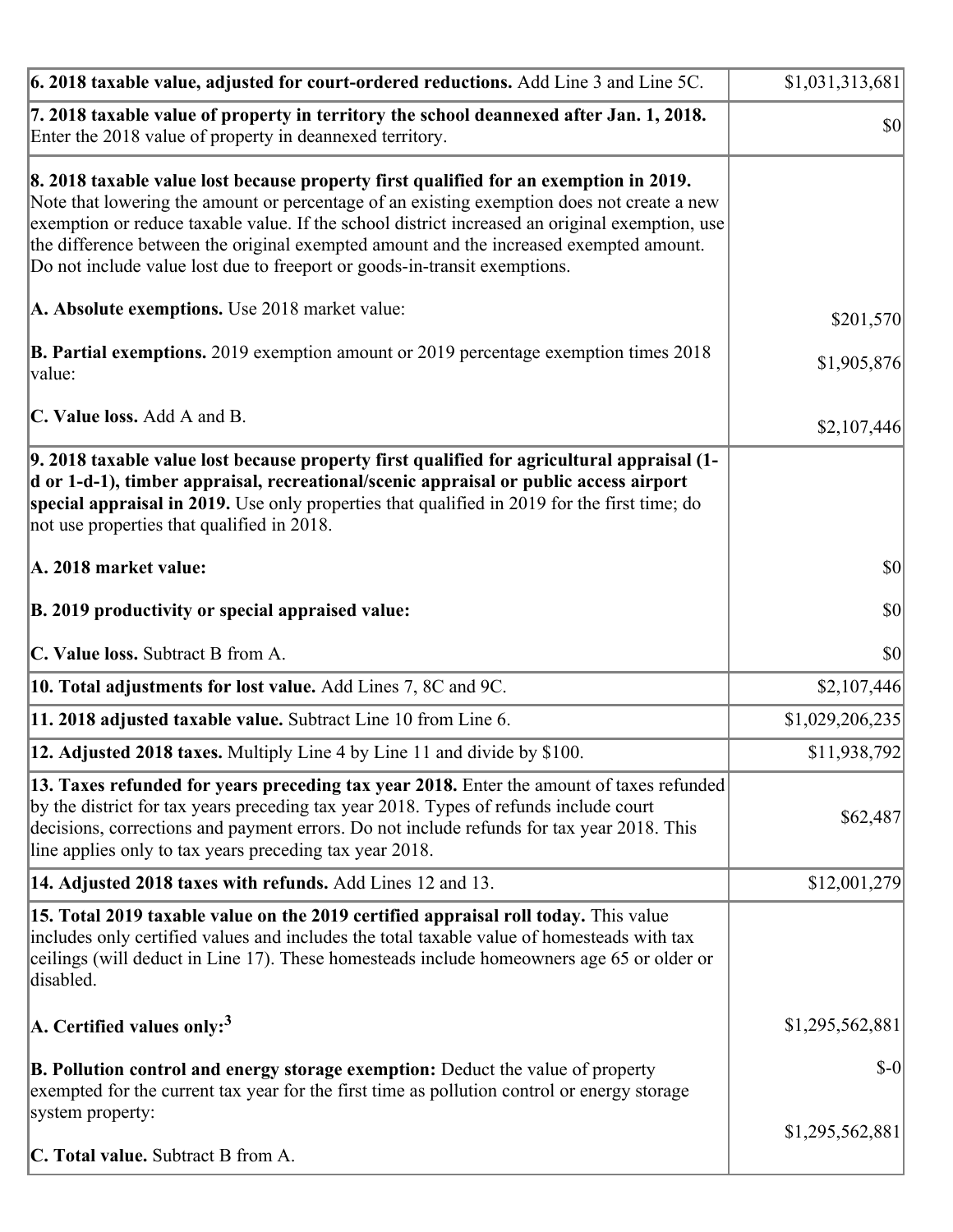| 16. Total value of properties under protest or not included on certified appraisal roll.                                                                                                                                                                                                                                                                                                                                                                                                                                                                                                                                                                                                                  |                  |
|-----------------------------------------------------------------------------------------------------------------------------------------------------------------------------------------------------------------------------------------------------------------------------------------------------------------------------------------------------------------------------------------------------------------------------------------------------------------------------------------------------------------------------------------------------------------------------------------------------------------------------------------------------------------------------------------------------------|------------------|
| A. 2019 taxable value of properties under protest. The chief appraiser certifies a list of<br>properties still under ARB protest. The list shows the appraisal district's value and the<br>taxpayer's claimed value, if any, or an estimate of the value if the taxpayer wins. For each of<br>the properties under protest, use the lowest of these values. Enter the total value.                                                                                                                                                                                                                                                                                                                        | \$9,444,639      |
| B. 2019 value of properties not under protest or included on certified appraisal roll.<br>The chief appraiser gives school districts a list of those taxable properties that the chief<br>appraiser knows about, but are not included in the appraisal roll certification. These<br>properties are not on the list of properties that are still under protest. On this list of<br>properties, the chief appraiser includes the market value, appraised value and exemptions for<br>the preceding year and a reasonable estimate of the market value, appraised value and<br>exemptions for the current year. Use the lower market, appraised or taxable value (as<br>appropriate). Enter the total value. | 30               |
| C. Total value under protest or not certified: Add A and B.                                                                                                                                                                                                                                                                                                                                                                                                                                                                                                                                                                                                                                               | \$9,444,639      |
| 17. 2019 tax ceilings and Chapter 313 limitations.<br>A. Enter 2019 total taxable value of homesteads with tax ceilings. These include the                                                                                                                                                                                                                                                                                                                                                                                                                                                                                                                                                                |                  |
| homesteads of homeowners age 65 or older or disabled. <sup>4</sup>                                                                                                                                                                                                                                                                                                                                                                                                                                                                                                                                                                                                                                        | \$189,805,051    |
| B. Enter 2019 total taxable value of applicable Chapter 313 limitations when<br>calculating effective M&O taxes. Enter zero when calculating effective debt service taxes.                                                                                                                                                                                                                                                                                                                                                                                                                                                                                                                                | \$0              |
| (Use these numbers on the advice of your legal counsel.) <sup>5</sup>                                                                                                                                                                                                                                                                                                                                                                                                                                                                                                                                                                                                                                     |                  |
| C. Add A and B.                                                                                                                                                                                                                                                                                                                                                                                                                                                                                                                                                                                                                                                                                           | \$189,805,051    |
| 18. 2019 total taxable value. Add Lines 15C and 16C. Subtract Line 17C.                                                                                                                                                                                                                                                                                                                                                                                                                                                                                                                                                                                                                                   | \$1,115,202,469  |
| 19. Total 2019 taxable value of properties in territory annexed after Jan. 1, 2018.<br>Include both real and personal property. Enter the 2019 value of property in territory<br>annexed by the school district.                                                                                                                                                                                                                                                                                                                                                                                                                                                                                          | \$0              |
| 20. Total 2019 taxable value of new improvements and new personal property located<br>in new improvements. New means the item was not on the appraisal roll in 2018. New<br>additions to existing improvements may be included if the appraised value can be<br>determined. New personal property in a new improvement must have been brought into the<br>school district after Jan. 1, 2018, and be located in a new improvement.                                                                                                                                                                                                                                                                        | \$50,487,827     |
| 21. Total adjustments to the 2019 taxable value. Add Lines 19 and 20.                                                                                                                                                                                                                                                                                                                                                                                                                                                                                                                                                                                                                                     | \$50,487,827     |
| <b>22. 2019 adjusted taxable value.</b> Subtract Line 21 from Line 18.                                                                                                                                                                                                                                                                                                                                                                                                                                                                                                                                                                                                                                    | \$1,064,714,642  |
| <b>23. 2019 effective tax rate.</b> Divide Line 14 by Line 22 and multiply by \$100.                                                                                                                                                                                                                                                                                                                                                                                                                                                                                                                                                                                                                      | \$1.127182/\$100 |
| 24. 2019 effective tax rate for ISDs with Chapter 313 Limitations. Add together the<br>effective tax rates for M&O and debt service for those school districts that participate in an<br>applicable Chapter 313 limitations agreement.                                                                                                                                                                                                                                                                                                                                                                                                                                                                    | \$0/\$100        |

<sup>&</sup>lt;sup>1</sup>Tex. Tax Code Section 26.012(14)

 $2$ Tex. Tax Code Section 26.012(6)

<sup>&</sup>lt;sup>3</sup>Tex. Tax Code Section 26.012(6)

 ${}^{4}$ Tex. Tax Code Section 26.012(6)(A)(i)

 $5$ Tex. Tax Code Section 26.012(6)(A)(ii)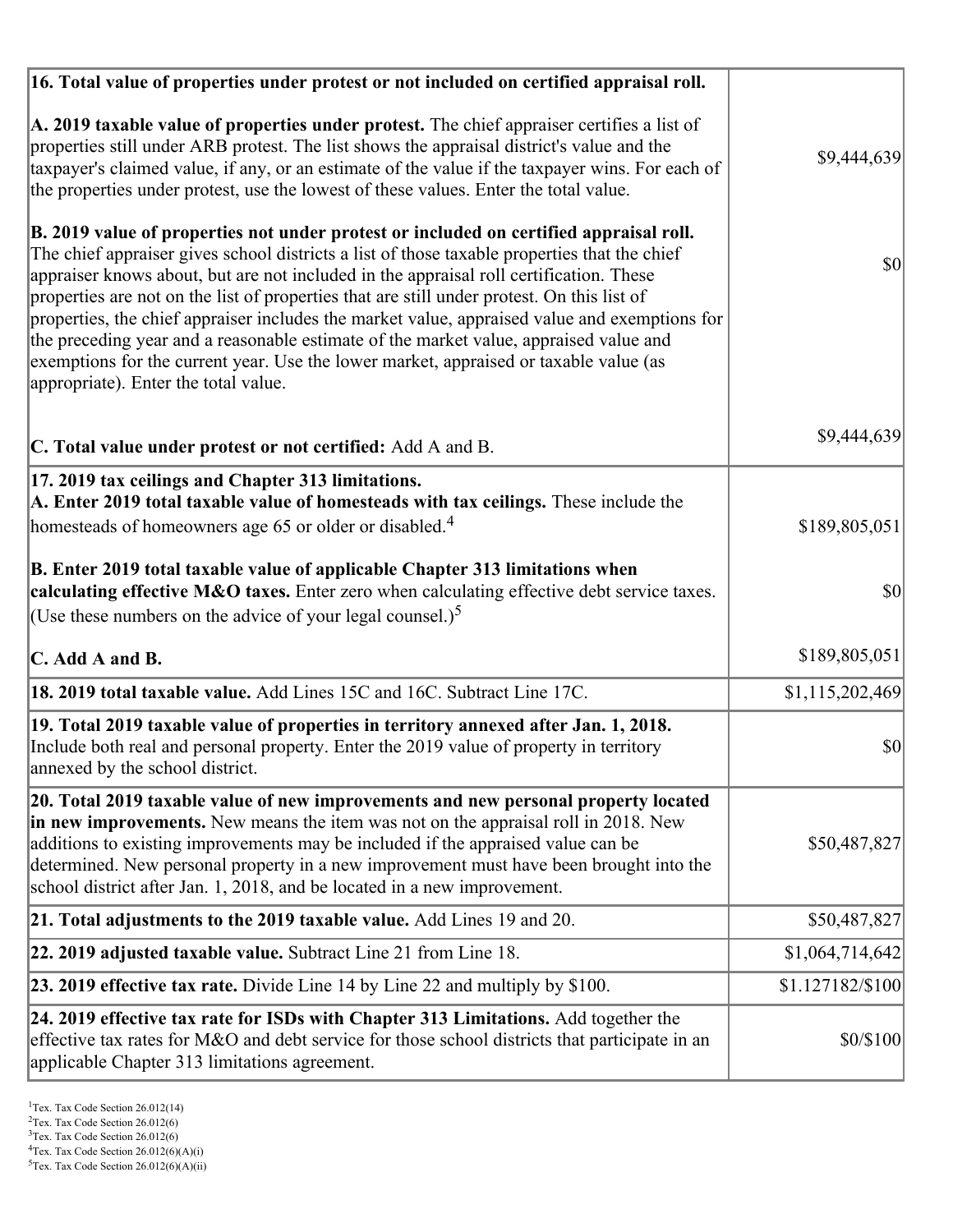## **STEP 2: Voter-Approval Tax Rate**

Most school districts calculate a voter-approval tax rate that is split into two separate rates:

- 1. **Maintenance and Operations (M&O):** The M&O rate is the portion of the tax rate that raises taxes for any lawful purpose other than debt service for which a taxing unit may spend property tax revenue. This rate accounts for such things as salaries, utilities and day-to-day operations.
- 2. **Debt:** The debt tax rate includes the debt service necessary to pay the school district's debt payments in the coming year. This rate accounts for principal and interest on bonds and other debt secured by property tax revenue.

In most cases the voter-approval tax rate exceeds the effective tax rate, but occasionally decreases in a school district's debt service will cause the effective tax rate to be higher than the rollback tax rate.

| <b>Voter-Approval Tax Rate Activity</b>                                                                                                                                                                                                                                                                                                                                  | <b>Amount/Rate</b> |
|--------------------------------------------------------------------------------------------------------------------------------------------------------------------------------------------------------------------------------------------------------------------------------------------------------------------------------------------------------------------------|--------------------|
| 25. 2019 voter-approval M&O rate. The sum of the following as calculated in Tax Code<br>Section 26.08(n)(1)(A),(B) and (C). Go to Region 13 Education Service Center's Worksheet<br>for State Aid Template for 2019-2020 to determine state compression percentage and the<br>district enrichment tax rate (DTR).                                                        |                    |
| A. The rate per \$100 of taxable value that is equal to the 2019 state compression<br>percentage plus \$1.00                                                                                                                                                                                                                                                             | \$0.9300           |
| <b>B.</b> The greater of:<br>(i) 2018 M&O - $$1.00 + DTR$ reduction)<br><b>OR</b>                                                                                                                                                                                                                                                                                        | \$0.040000         |
| (ii) \$0.04 per \$100 of taxable value                                                                                                                                                                                                                                                                                                                                   |                    |
| $\mathbf C$ . Add A and B.                                                                                                                                                                                                                                                                                                                                               | \$0.970000         |
| 26. Total 2019 debt to be paid with property tax revenue.<br>Debt means the interest and principal that will be paid on debts that:<br>$(1)$ Are paid by property taxes,<br>$(2)$ Are secured by property taxes,<br>$(3)$ Are scheduled for payment over a period longer than one year, and<br>$(4)$ Are not classified in the school district's budget as M&O expenses. |                    |
| A. Debt includes contractual payments to other school districts that have incurred debt on<br>behalf of this school district, if those debts meet the four conditions above. Include only<br>amounts that will be paid from property tax revenue. Do not include appraisal district budget<br>payments. Enter debt amount:                                               | \$602,950          |
| B. Subtract unencumbered fund amount used to reduce total debt.                                                                                                                                                                                                                                                                                                          | $ 10\rangle$       |
| C. Subtract state aid received for paying principal and interest on debt for facilities through<br>the existing debt allotment program and/or instructional facilities allotment program.                                                                                                                                                                                | \$0                |
| D. Adjust debt: Subtract B and C from A.                                                                                                                                                                                                                                                                                                                                 | \$602,950          |
| 27. Certified 2018 excess debt collections. Enter the amount certified by the collector.                                                                                                                                                                                                                                                                                 | \$0                |
| <b>28. Adjusted 2019 debt.</b> Subtract line 27 from line 26D.                                                                                                                                                                                                                                                                                                           | \$602,950          |
| 29. Certified 2019 anticipated collection rate. Enter the rate certified by the collector. If<br>the rate is 100 percent or greater, enter 100 percent.                                                                                                                                                                                                                  | 100.00%            |
| 30. 2019 debt adjusted for collections. Divide line 28 by line 29.                                                                                                                                                                                                                                                                                                       | \$602,950          |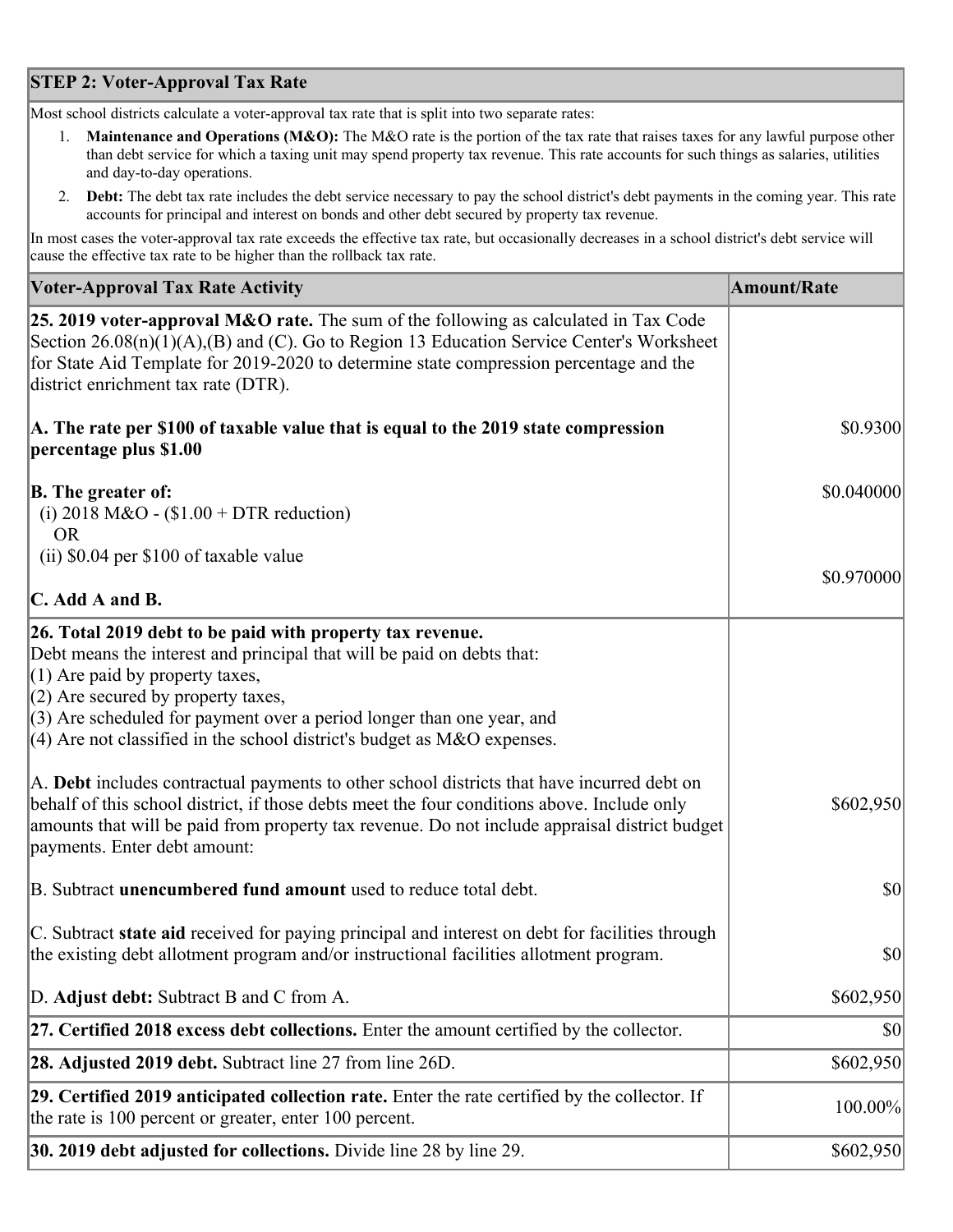| <b>31. 2019 total taxable value.</b> Enter amount on line 18.              | \$1,115,202,469        |
|----------------------------------------------------------------------------|------------------------|
| 32. 2019 debt tax rate. Divide line 30 by line 31 and multiply by $$100$ . | \$0.054066/\$100       |
| <b>33. 2019 voter-approval tax rate.</b> Adds lines 25c and 32.            | $$1.024066 \times 100$ |